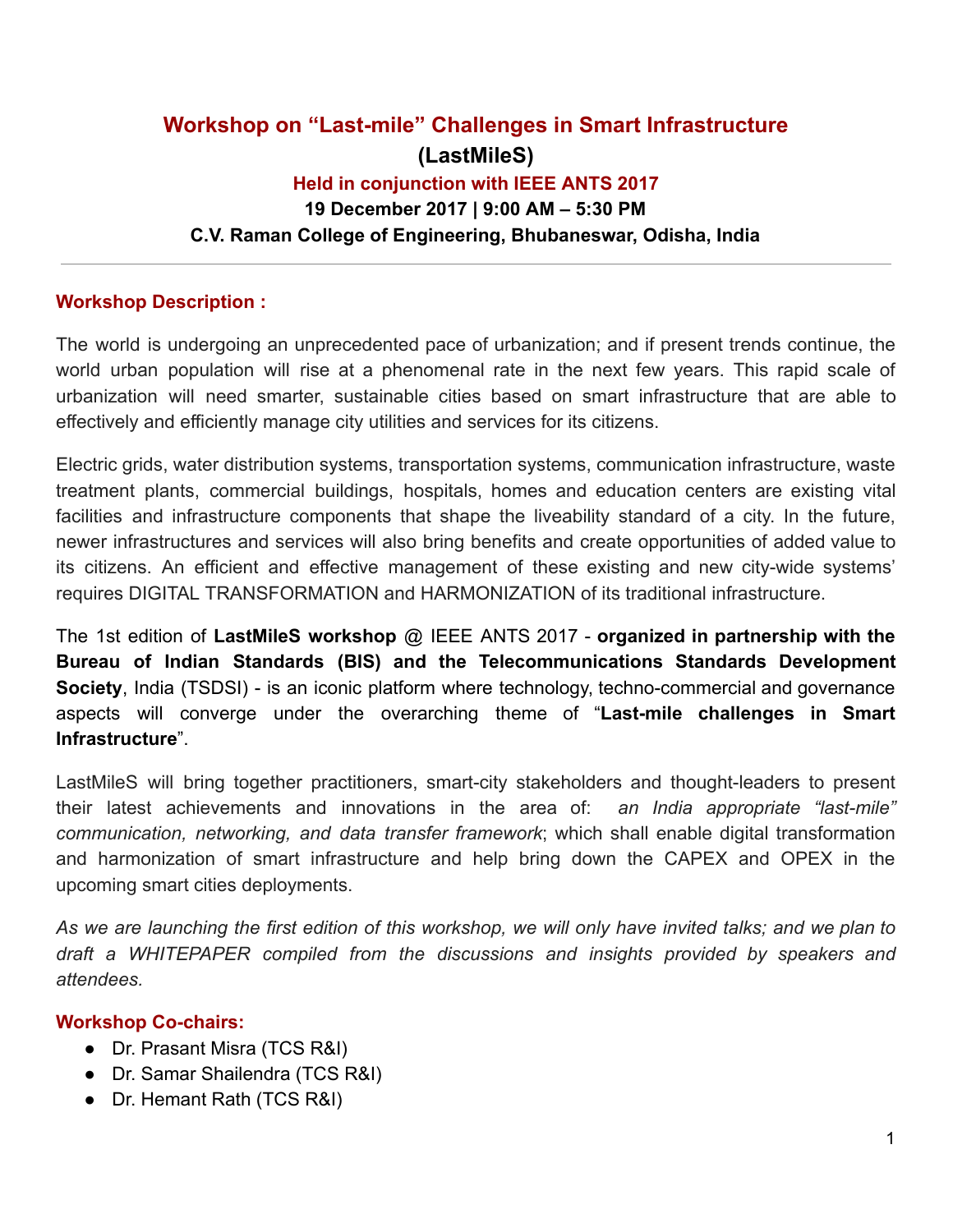# **Workshop Agenda**

| <b>Time</b>                                    | <b>Topic</b>                                                            | Speaker(s)                                                                                                                                                                                                                                                                                              |
|------------------------------------------------|-------------------------------------------------------------------------|---------------------------------------------------------------------------------------------------------------------------------------------------------------------------------------------------------------------------------------------------------------------------------------------------------|
| $09:00 - 09:15$                                | <b>Welcome Address</b>                                                  | <b>Workshop Co-chairs</b>                                                                                                                                                                                                                                                                               |
| $09:15 - 10:00$                                | Keynote                                                                 | <b>Kishor Narang</b><br>Convenor,<br>Smart Infrastructure Panel LITDC/P2, Bureau of Indian Standards  <br>Founder, Narnix Technolabs<br>https://www.linkedin.com/in/kishornarnix/                                                                                                                       |
| <b>Session - I: Applications Requirements</b>  |                                                                         |                                                                                                                                                                                                                                                                                                         |
| $10:00 - 10:30$                                | App - I:<br>Smart Infrastructure Application<br>Requirements            | <b>Sushil Kumar</b><br>Deputy Director General (IoT) - TEC DoT, Government of India<br>https://www.linkedin.com/in/sushil-kumar-98895560/                                                                                                                                                               |
| $10:30 - 11:00$                                | <b>Tea/Coffee Break</b>                                                 |                                                                                                                                                                                                                                                                                                         |
| $11:00 - 12:00$                                | IEEE ANTS - Main Conference - Keynote                                   |                                                                                                                                                                                                                                                                                                         |
| 12:00 - 13:00                                  | IEEE ANTS - Main Conference - Industry Talks                            |                                                                                                                                                                                                                                                                                                         |
| 13:00 - 14:00                                  | <b>Lunch Break</b>                                                      |                                                                                                                                                                                                                                                                                                         |
| <b>Session - II: Applications Requirements</b> |                                                                         |                                                                                                                                                                                                                                                                                                         |
| 14:00 - 14:15                                  | Takeaway - I:<br>Application to Technical<br><b>Requirement Mapping</b> | <b>Dr. Prasant Misra</b><br>Scientist, Embedded Systems & Robotics, TCS R&I<br>https://www.linkedin.com/in/prasantmisra/                                                                                                                                                                                |
| <b>Session - III : Technology Scoping</b>      |                                                                         |                                                                                                                                                                                                                                                                                                         |
| $14:15 - 14:45$                                | Tech - I:<br><b>Communication &amp; Networks</b>                        | <b>Amarjeet Kumar</b><br>CTO and MD, ProCubed Inc.   Vice-chair IEEE 802.15.4u<br>https://www.linkedin.com/in/amarjeet-kumar-3bab06a/                                                                                                                                                                   |
| 14:45 - 15:00                                  | Tech - II:<br>Application & Messaging                                   | Dr. Samar Shailendra<br>Scientist, Embedded Systems & Robotics, TCS R&I<br>https://www.linkedin.com/in/samarshailendra/                                                                                                                                                                                 |
| $15:00 - 15:30$                                | Tech - III:<br>Security                                                 | <b>Vijay Madan</b><br>Advisor (Services and Solutions), TSDSI<br>https://www.linkedin.com/in/vijay-madan-934603144/                                                                                                                                                                                     |
| 15:30 - 16:00                                  | <b>Tea/Coffee Break</b>                                                 |                                                                                                                                                                                                                                                                                                         |
| <b>Session - IV: Standardisation Preview</b>   |                                                                         |                                                                                                                                                                                                                                                                                                         |
| $16:00 - 17:15$                                | Panel - I:<br>Imperatives of "LastMile"<br>Harmonization                | 1. Sri Chandrasekaran<br>Director, IEEE-SA India<br>2. Prof. Debabrata Das<br>Professor, IIIT Bangalore<br>https://www.iiitb.ac.in/faculty_page.php?name=debabratadas<br>3. Kishor Narang<br>Founder, Narnix Technolabs<br>4. Dr. Hemant Rath<br>Senior Scientist, Embedded Systems & Robotics, TCS R&I |
| 17:15 - 17:30                                  | <b>Closing Remarks</b>                                                  | <b>Workshop Co-chairs</b>                                                                                                                                                                                                                                                                               |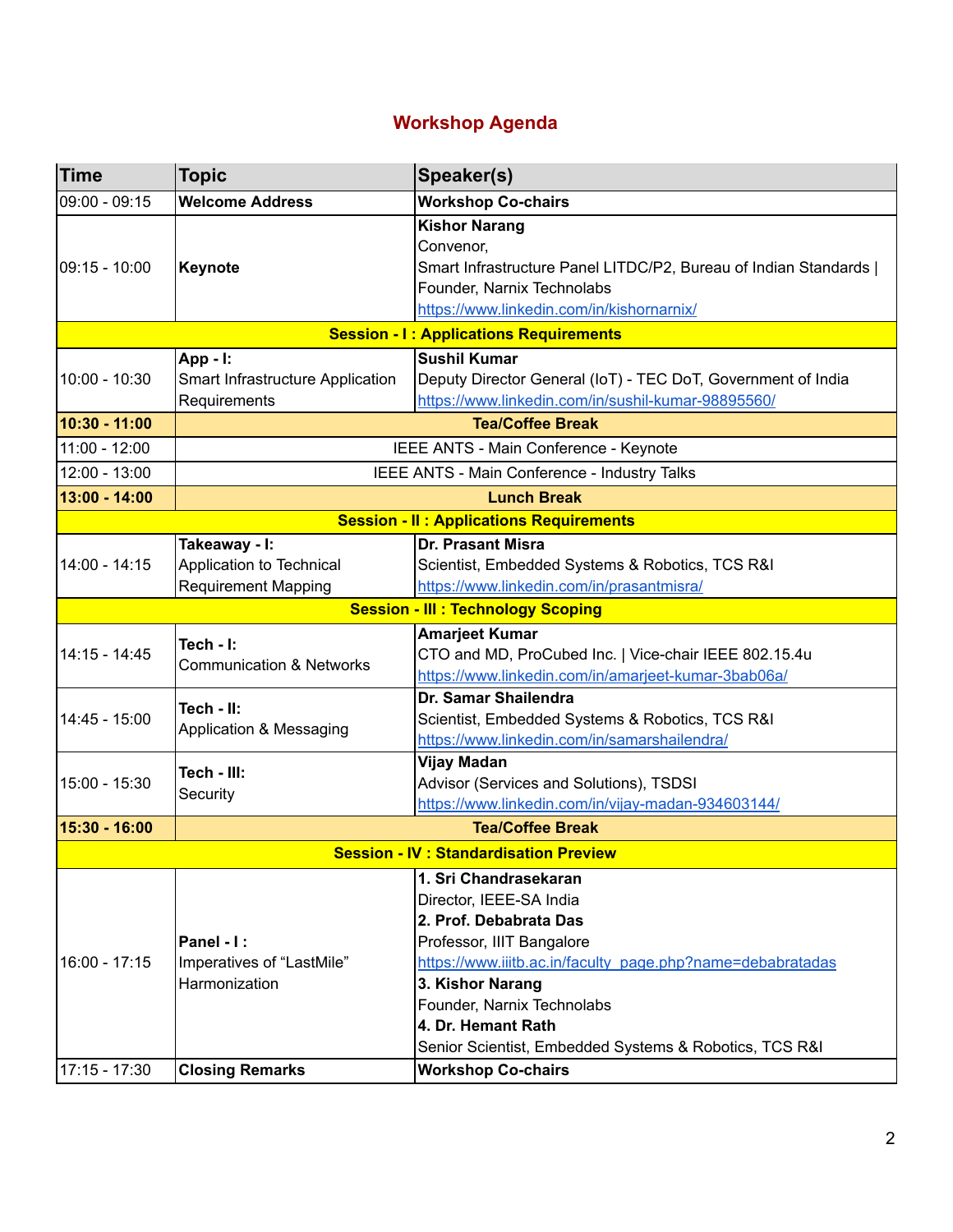## **Workshop Speakers**



**Kishor Narang** Convenor, Smart Infrastructure Panel LITDC/P2, Bureau of Indian Standards | Founder, Narnix Technolabs <https://www.linkedin.com/in/kishornarnix/>



**Sushil Kumar** Deputy Director General (IoT) - TEC DoT, Government of India <https://www.linkedin.com/in/sushil-kumar-98895560/>



**Amarjeet Kumar** CTO and MD, ProCubed Inc. | Vice-chair IEEE 802.15.4u <https://www.linkedin.com/in/amarjeet-kumar-3bab06a/>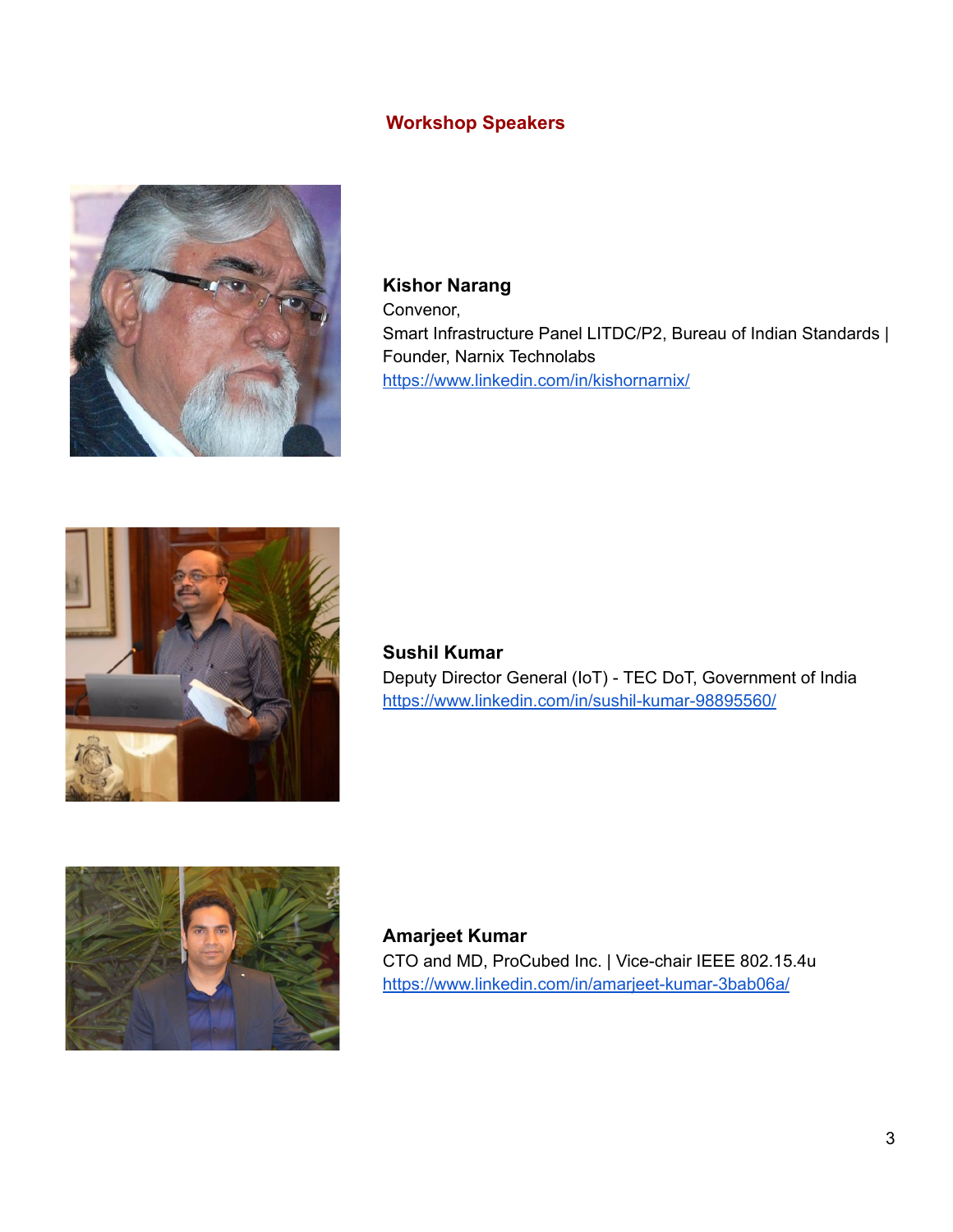

**Vijay Madan** Advisor (Services and Solutions), TSDSI <https://www.linkedin.com/in/vijay-madan-934603144/>



**Prof. Debabrata Das** Professor, IIIT Bangalore [https://www.iiitb.ac.in/faculty\\_page.php?name=debabratadas](https://www.iiitb.ac.in/faculty_page.php?name=debabratadas)



**Sri Chandrasekaran** Director, IEEE-SA India